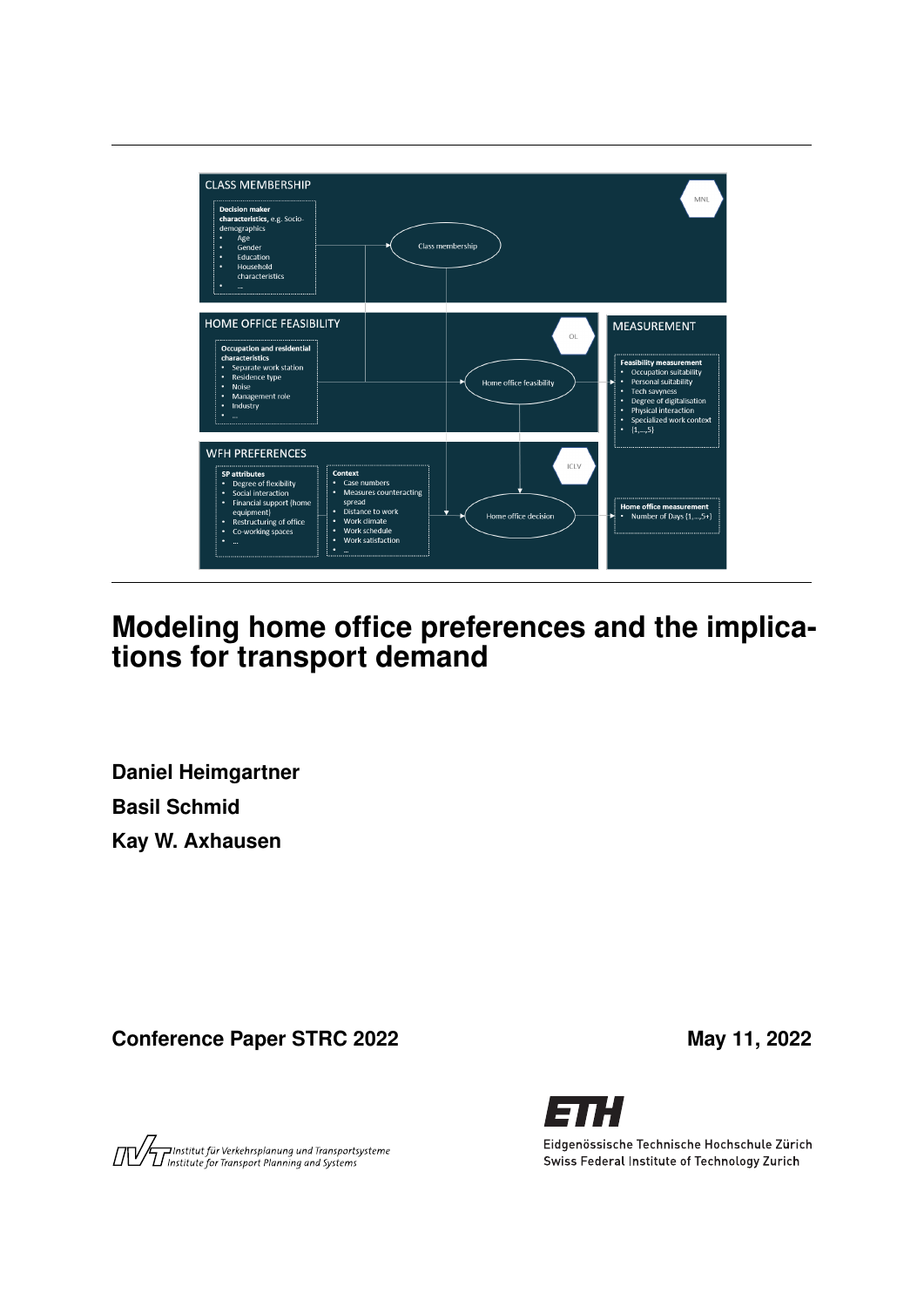## **Modeling home office preferences and the implications for transport demand**

Daniel Heimgartner IVT ETH Zürich CH-8093 Zurich daniel.heimgartnery@ivt.baug.ethz.ch

Kay W. Axhausen IVT ETH Zurich CH-8093 Zurich axhausen@ivt.baug.ethz.ch Basil Schmid IVT ETH Zurich CH-8093 Zurich basil.schmid@ivt.baug.ethz.ch

May 11, 2022

### **Abstract**

This paper presents the research plan to elicit home office preferences during the current crisis and beyond as well as resulting transport demand and policy implications. We first identify gaps in the current literature on modeling and understanding work from home (WFH) and discuss in how far our proposal corrects for these limitations. We then introduce the survey instrument consisting of three waves collecting socioeconomic variables, revealed preference (RP) and stated preference (SP) data both in the context of choosing number of days worked from home and the choice of mobility tool ownership (MTO). Whereas the survey instrument presented covers the overarching research intent we focus on WFH in the methodological section. We describe a comprehensive framework for modeling WFH under different hybrid work arrangements and in the context of the pandemic while accounting for home office feasibility and unobserved heterogeneity. The benefits and limitations of our outlined integrated choice latent variable latent class model are discussed extensively. A brief overview of the future work and expected impact concludes.

## **Keywords**

Home office, working from home, revealed preferences, integrated choice latent variable, ordered logit, discrete choice, pandemic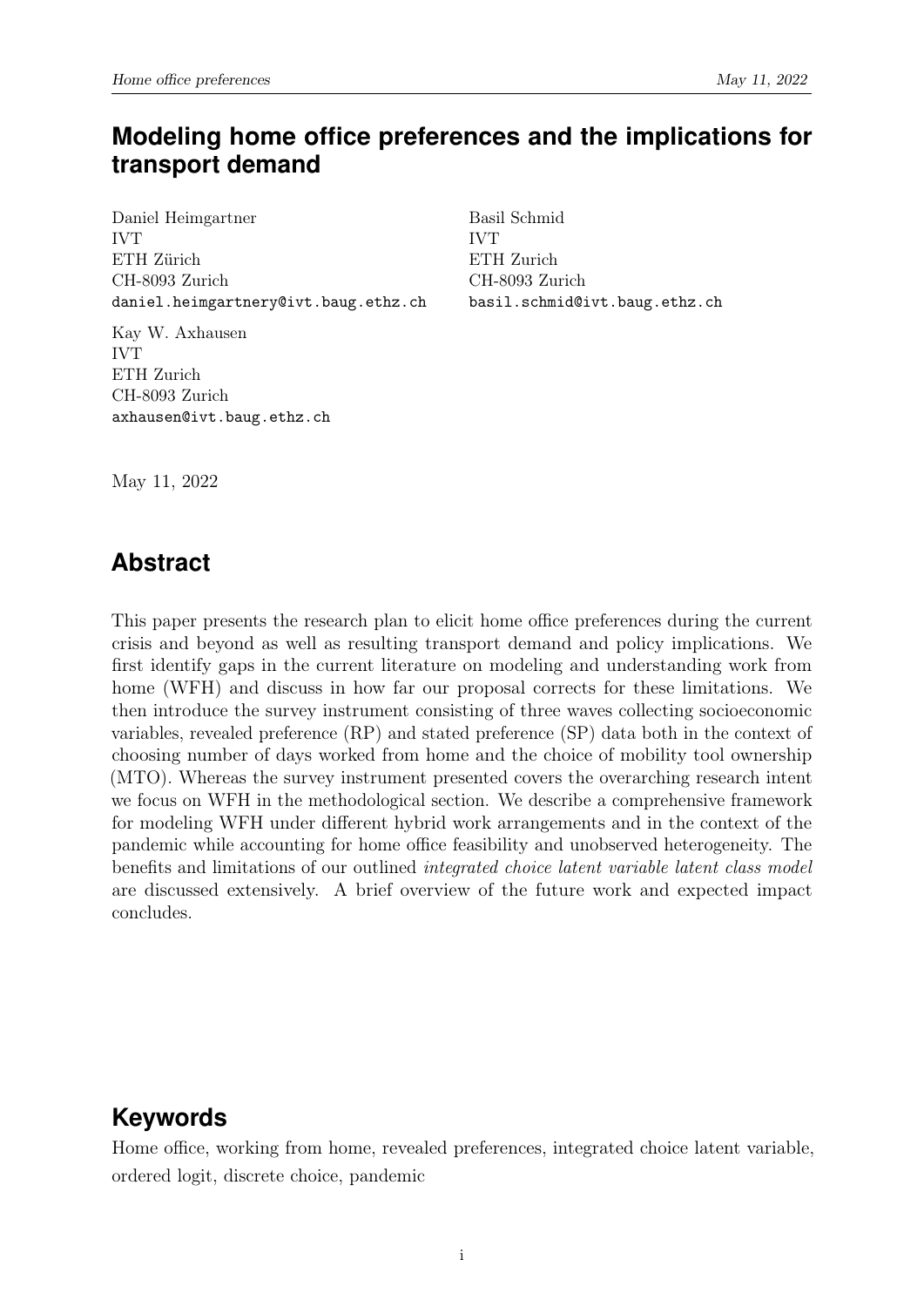# **Contents**

|                 |     | $\mathbf{1}$   |
|-----------------|-----|----------------|
|                 |     | $\mathbf{1}$   |
|                 |     | $\overline{2}$ |
| 1               |     | $\overline{4}$ |
| $\overline{2}$  |     | 8              |
|                 | 2.1 | 9              |
|                 | 2.2 | 10             |
|                 | 2.3 | 10             |
| 3               |     | 12             |
|                 | 3.1 | 13             |
|                 | 3.2 | 13             |
|                 | 3.3 | 14             |
| 4               |     | 16             |
| $5\overline{)}$ |     | 18             |
| 6               |     | 19             |

# <span id="page-2-0"></span>**List of Figures**

| 2 Latent class ordered logit modeling framework with a latent home office feasibility |  |
|---------------------------------------------------------------------------------------|--|
|                                                                                       |  |

# <span id="page-2-1"></span>**List of Tables**

| 1 Home office feasibility measurement components $\dots \dots \dots \dots \dots \dots \dots$ |  |
|----------------------------------------------------------------------------------------------|--|
|                                                                                              |  |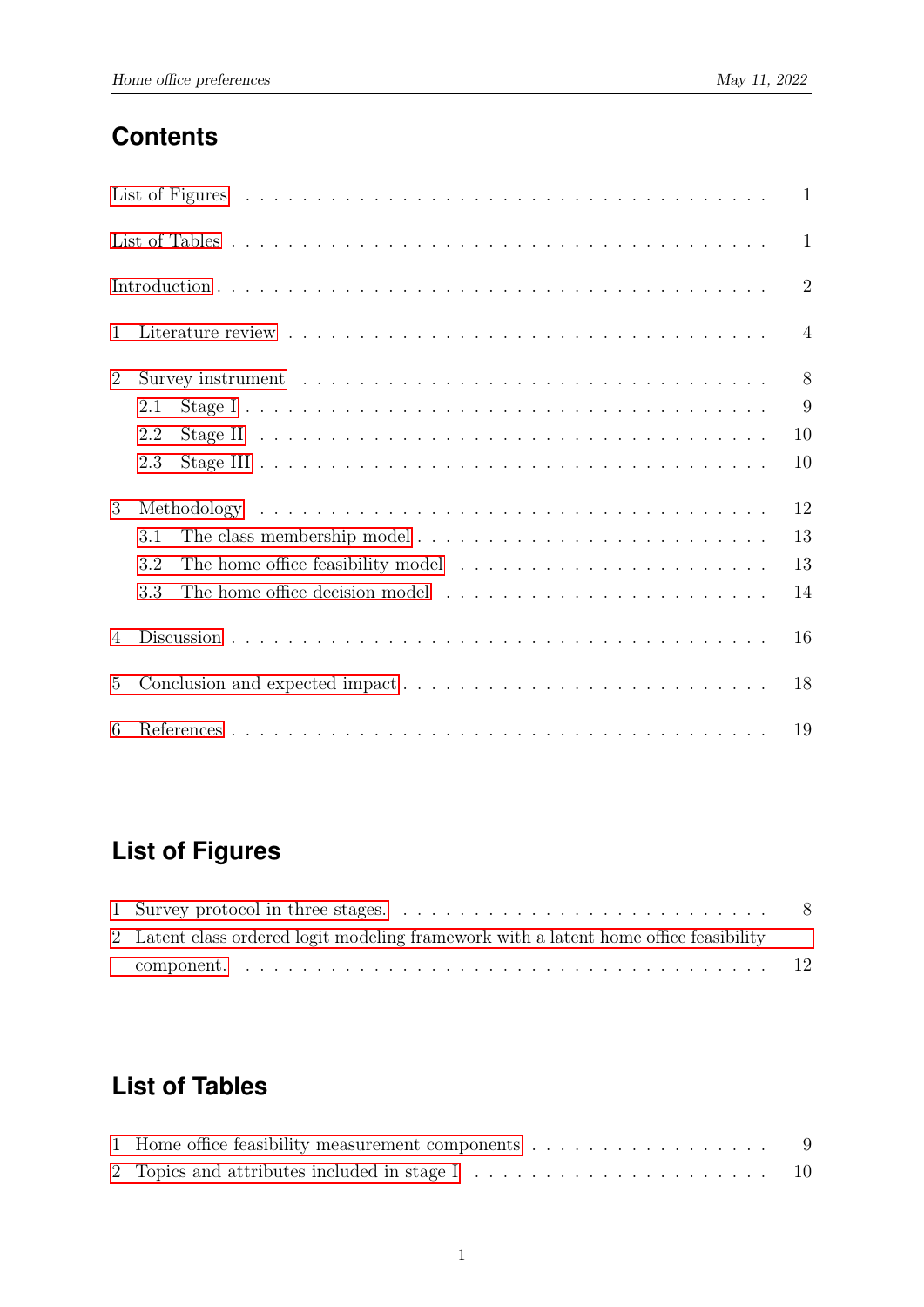## **Introduction**

With the rise of new information technology the potential to work remotely has been recognized for more than four decades. However, hybrid work arrangements (blending in-office and home office) did not gain traction until recently when the COVID pandemic has forced economies to test work from home (WFH) at a grand scale and fueled a paradigm shift. A possible explanation for the initial resistance could be the fear of productivity loss as well as diminishing engagement and interaction of employees with side effects such as reduced information flow and corporate identity. As new work contracts with potential hybrid work arrangements have yet to be negotiated, it is not clear in what form and to what extent WFH will be relevant in the future. Employees have formed or reevaluated their home office preferences during a crisis when social contacts where considerably reduced. It could very well be that the initial excitement at the beginning of the crisis is as so slowely depleated.

WFH can be seen as a policy lever with the potential to smooth peak traffic volumes with concomitant effects such as reduced greenhouse gas (GHG) emissions. This has considerable implications for transport planners since the capacity of critical infrastructure needs to match peak loads. However, the preferences for WFH in this new era are not well understood. We therefore propose a framework in which we control for home office feasibility, model re-balancing of individuals' mobility tool portfolio as well as gauge resulting transport demand implications at the systemic level where we simulate the interaction between individuals.

This paper lies the ground work to pursue the following research questions: Which jobs are suitable to be performed remotely? What socioeconomic factors explain home office preferences? How can we cluster individuals into homogeneous classes with similar home office preferences? What policies impact the home office choice?

Therefore, the main value proposition is to contribute to a solid understanding of the WFH decision-making process. Only after this achievement can we explain the potential impact and consequences of WFH on different dimensions within our society. In our case, we will leverage the findings in an effort to model shifts in mobility tool ownership (MTO) as well as resulting transport demand implications at the systemic level.

However, the work here presented is merely a think-piece, introducing the reader to the proposed framework of modeling home office preferences. Whereas previous research predominantly looked at home office feasibility of different industries and occupation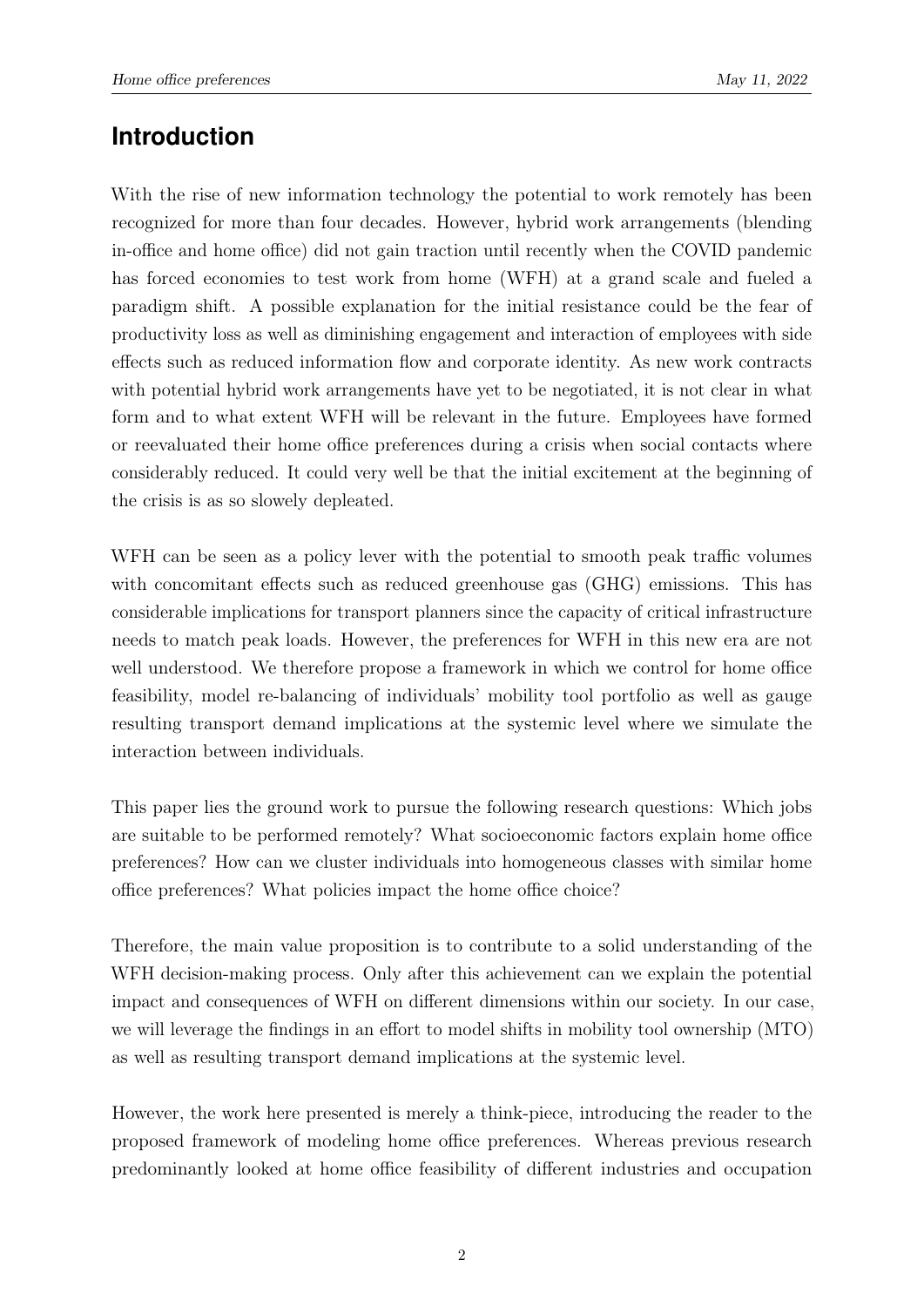profiles, personal preferences have largely been neglected. Our research tries to fill this gap by modeling both dimensions simultaneously. Once these two channels are disentangled, we can establish a link to personal characteristics. Who *can* and who will be working from home?

Our hypothesis is that individuals can be clustered into homogeneous groups who share similar home office preferences based on their socioeconomic characteristics (class membership). Education, age and household composition are expected to be strong class membership predictors. Home office feasibility is a function of occupation and residential attributes as well as governed by personal characteristics such as psychological traits (e.g. extroversion). Home office feasibility has generic effects (i.e. not class-specific). Feasibility is inherent to an occupation profile, i.e. the degree of digitalization, specialized work context (including equipment) and physical interaction required.

The remaining part is organized as follows: In section [1](#page-5-0) we review previous work and identify potential gaps. Section [2](#page-9-0) presents the survey instrument with a focus on collecting home office revealed preference (RP) data suitable to estimate our proposed model. Subsequent survey waves are briefly elaborated on to draw the connection to future work. In section [3](#page-13-0) we propose the *integrated choice latent variable latent class model* suitable to simultaneously capture home office feasibility as well as preferences while incorporating stated preference (SP) attributes or context variables such as COVID case numbers. Section [4](#page-17-0) discusses our propositions while section [5](#page-19-0) concludes and outlines the expected impact.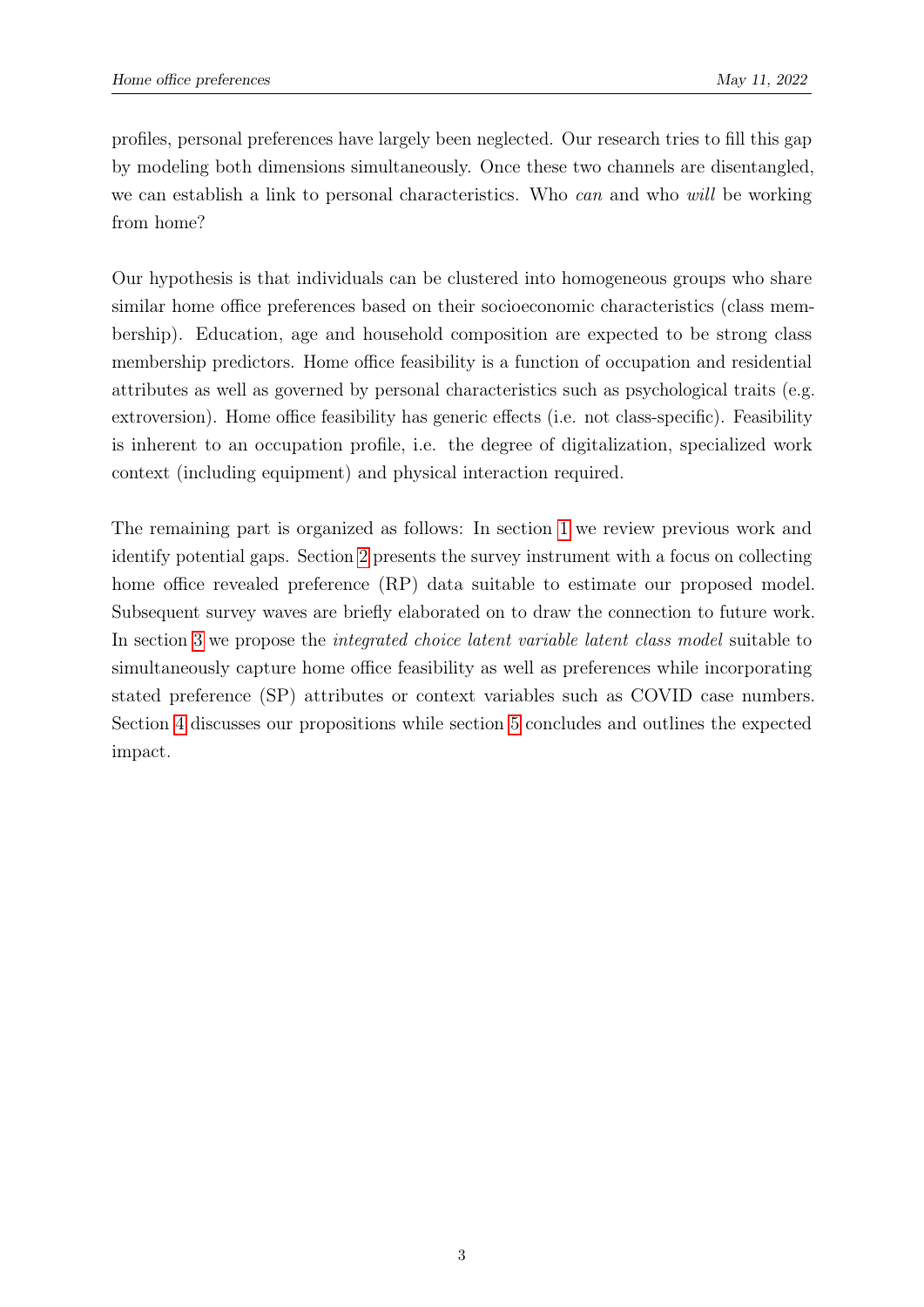### <span id="page-5-0"></span>**1 Literature review**

In parallel to the introduction of new information technology the potential to work remotely has been recognized for more than four decades. However, since the technological boundaries as well as the whole economic and societal environment has changed considerably the findings do most likely not translate to the new age. The curious reader is referred to Beck [et al.](#page-20-1) [\(2020\)](#page-20-1) for an excellent review of this older literature on teleworkability (i.e. WFH) which also recognizes the link from WFH to changes in transport behaviour (see e.g. [Jackson and van der Wielen](#page-21-0) [\(2002\)](#page-21-0)).

One notable mention from this early work is [Brewer and Hensher](#page-20-2) [\(2000\)](#page-20-2) for one of the rare stated choice experimental approaches in the context of WFH. They model the interaction between employees and employers and find that employees would like to work more frequently remote but are reticent about how their employers would respond. Tragically, employers were supportive of the idea and revised their position once preferences were revealed. Building on their findings, we could argue that the pandemic resolved this tragedy by enforcing an open debate between employers and employees which fueled the transition.

Another literature is concerned with the WFH feasibility of an occupation, linking work activities and work context metrics to either feasible or infeasible. [Dingel and Neiman](#page-20-3) [\(2020\)](#page-20-3) construct a binary measure indicating whether or not an occupation can be performed remotely. Their approach only discriminates at the binary level (WFH feasible or not) and does not factor in preferences. The authors find that 37% of the jobs in the United States could be performed entirely remotely and further observe significant variation both across cities and industries. High income jobs are more likely to be suitable for remote work which also links to the finding that low-income countries have lower shares of jobs that can be done at home.

Following the same methodology [Gottlieb](#page-20-4) *et al.* [\(2021\)](#page-20-4) study how the share of employment that can work from home varies with country income levels. Not surprisingly, the results indicate that richer countries have higher shares, approximately 40% compared to lowincome countries where the share is only about 20%. The differences can be explained by larger employment shares in the agricultural sectors as well as more self-employment in less developed countries.

The above presented methodology has one important short-coming: It can not distinguish to what degree an occupation can be performed remotely and thus pictures a very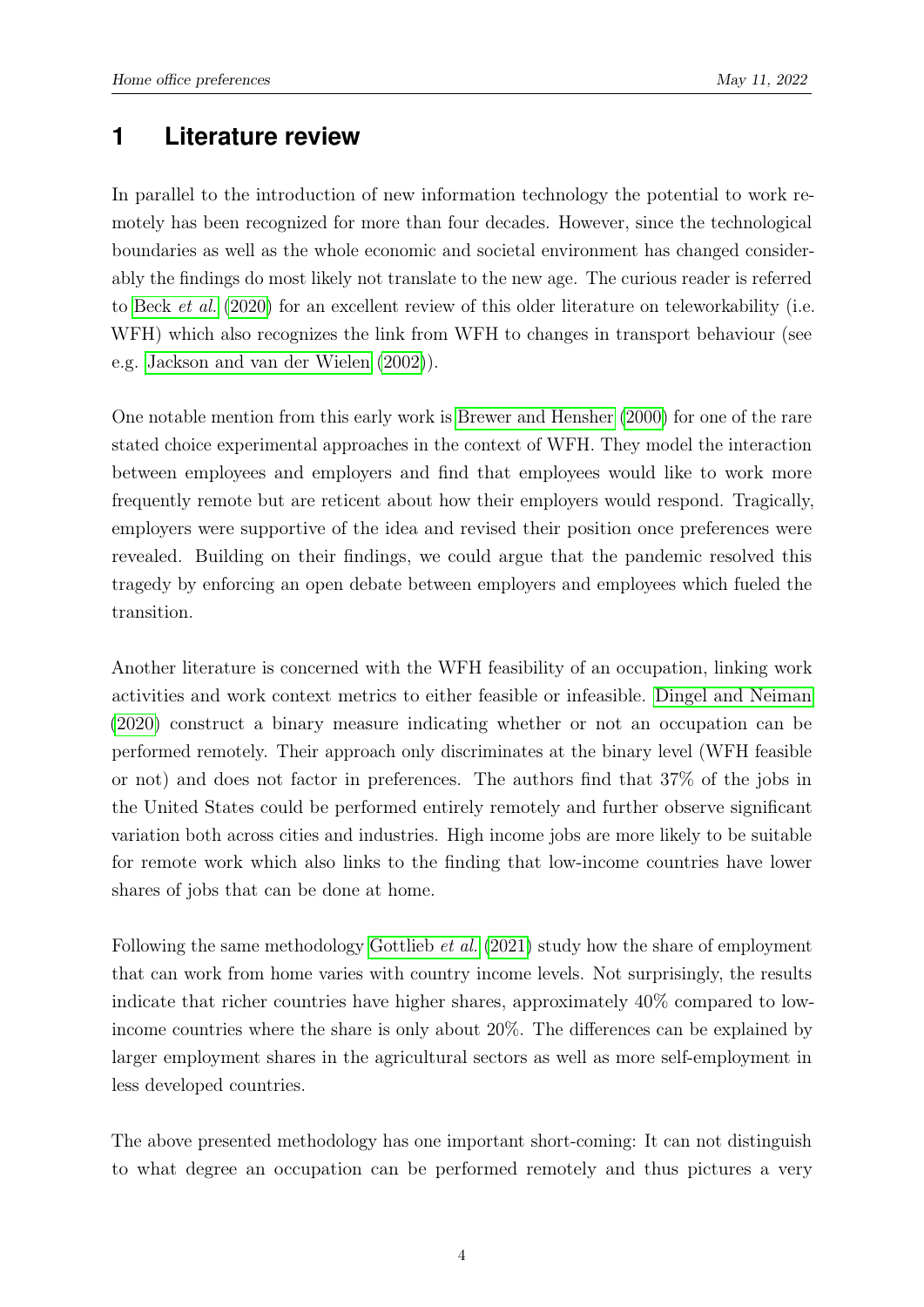dichotomous world. Further, it focuses on purely technical constraints and abstracts from personal preferences, inferring population shares by aggregating over occupations, i.e. computing the shares of occupations suitable for home office within any given economic industry. The inference drawn is thus fully based on a country's respective economic sector employment shares. The inference drawn at the socioeconomic level merely reflects the prevalence of attributes in any given industry.

[Kramer and Kramer](#page-21-1) [\(2020\)](#page-21-1) stress that the interplay of occupational and individual characteristics has important research as well as practical implications, when employees' characteristics lead to different productivity levels. In that respect, an important question emerges whether or not employees' with high home office productivity self-select or whether home office provides an opportunity to shirk.

Both researchers and policy makers agree, that hybrid working arrangements can have profound implications for transportation. [Hensher](#page-20-5) et al. [\(2021a\)](#page-20-5) find that reduced commuting activities are associated with higher value of time (VoT) and thus forces policy makers to adjust generalised cost calculations and transport appraisal. However, their findings are very specific to one particular point in time of the COVID pandemic and need yet to be validated and generalised.

[Beck and Hensher](#page-20-6) [\(2021\)](#page-20-6) suggest that a larger incidence of WFH translates into better transport network performance, especially in larger cities due to reduced traffic congestion and crowding on public transport (PT). Further, as WFH is observed to be evenly spread throughout the week, peak traffic volumes can be reduced. This has considerable implications for transport planners since the capacity of critical infrastructure needs to match peak loads. Yet another important connection can be drawn between WFH and mobility tool ownership as the need to commute decreases: [Beck and Hensher](#page-20-6) argue that car becomes more attractive compared to public transport.

There has been earlier research on WFH that models both the choice and frequency, including [Sener and Bhat](#page-21-2) [\(2011\)](#page-21-2), [Singh](#page-21-3) et al. [\(2013\)](#page-21-3) and [Paleti and Vukovic](#page-21-4) [\(2017\)](#page-21-4), each following different modeling strategies. Beck *[et al.](#page-20-1)* [\(2020\)](#page-20-1) reason that their survey results indicate a sizeable increase in the level of WFH as a proportion of total work in the post pandemic world. From a modeling perspective, they employ an ordered logit choice model. However, no heterogeneity is allowed nor are WFH feasibility considerations incorporated apart from controlling for different industries. Contrasting the findings by [Dingel and Neiman](#page-20-3) [\(2020\)](#page-20-3), only few occupation classes were found to impact the home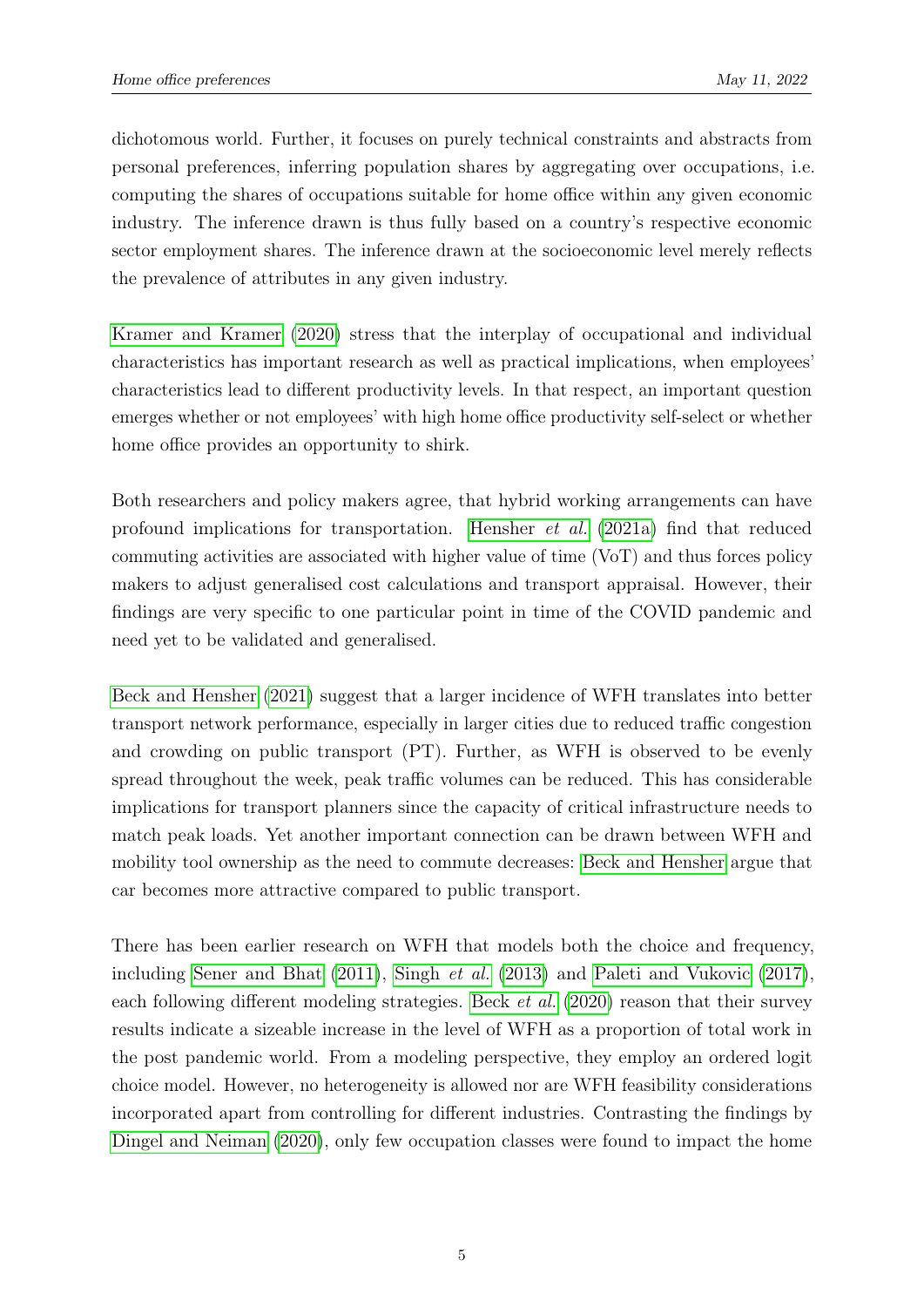office decision significantly.<sup>[1](#page-7-0)</sup> This is a strong indicator that personal preferences and non-technical constraints matter. Meanwhile, personal characteristics had a significant impact on the number of days worked from home which suggests that policy makers should be aware of socioeconomic differences (and social classes) when trying to exploit WFH as a policy lever. Regional differences were also evident with larger cities tending to have a higher probability of WFH, which seems plausible factoring in the different occupation profiles as well as potential preference differences between more rural and urban populations. Importantly, the probability of WFH increases if an individual believes that he is more productive when working from home which hints that employees self-select. The appropriateness of the workplace at home strongly governs home office decisions. The authors mention that there is anecdotal evidence that a growing number of individuals is longing for at least some social interaction in the workplace that is not feasible through digital exchange. Therefore, employers could entice workers back to office by promoting social interaction and aligning presence in the office space. The authors also analyse the influence of WFH on modal dependent commuting activity. In their scenario analysis the number of one-way car commuting trips increases drastically as the population share working 0 days from home increases. On the other hand, demand for public transport trips decreased which could be a direct consequence of present hygiene concerns during the pandemic at that particular stage. The reluctance to return to public transport once safety concerns diminishes is to be explored. Similarly, it is yet to be analysed in how far these shorter term mode choice decisions translate into changes at the longer end, i.e. mobility tool ownership choices.

Considerable effort has been devoted to understanding the pandemic's impact both on activity chains as well as mobility patterns (see [Beck and Hensher](#page-20-7) [\(2020a\)](#page-20-7), [Beck and](#page-20-8) [Hensher](#page-20-8) [\(2020b\)](#page-20-8), [Molloy](#page-21-5) *et al.* [\(2021\)](#page-21-5)). Substantial reduction in transport related activities has been observed, weighting heavily on the public transport sector. At the same time a surprisingly large share of the population could shift to WFH (in the case of Australia, 41% of the employed where directed to WFH, with a quarter of the respondents working remotely five days a week) [\(Beck and Hensher, 2020b\)](#page-20-8). The modal shifts can both be attributed to reduced commuting activities as well as hygiene concerns during the pandemic. However, the effects cannot be disentangled and it remains unsure to what degree they sustain once the pandemic situation becomes more favorable. Not having to commute as well as the freedom of more flexible schedules were the main perceived benefits of working from home [\(Beck and Hensher, 2020b\)](#page-20-8). Despite potential fatigue to

<span id="page-7-0"></span><sup>1</sup>Again, their findings are very specific to one particular time window during the pandemic and need to be validated. The various constraints enforced by the pandemic makes it difficult to disentangle free choice from forced choice.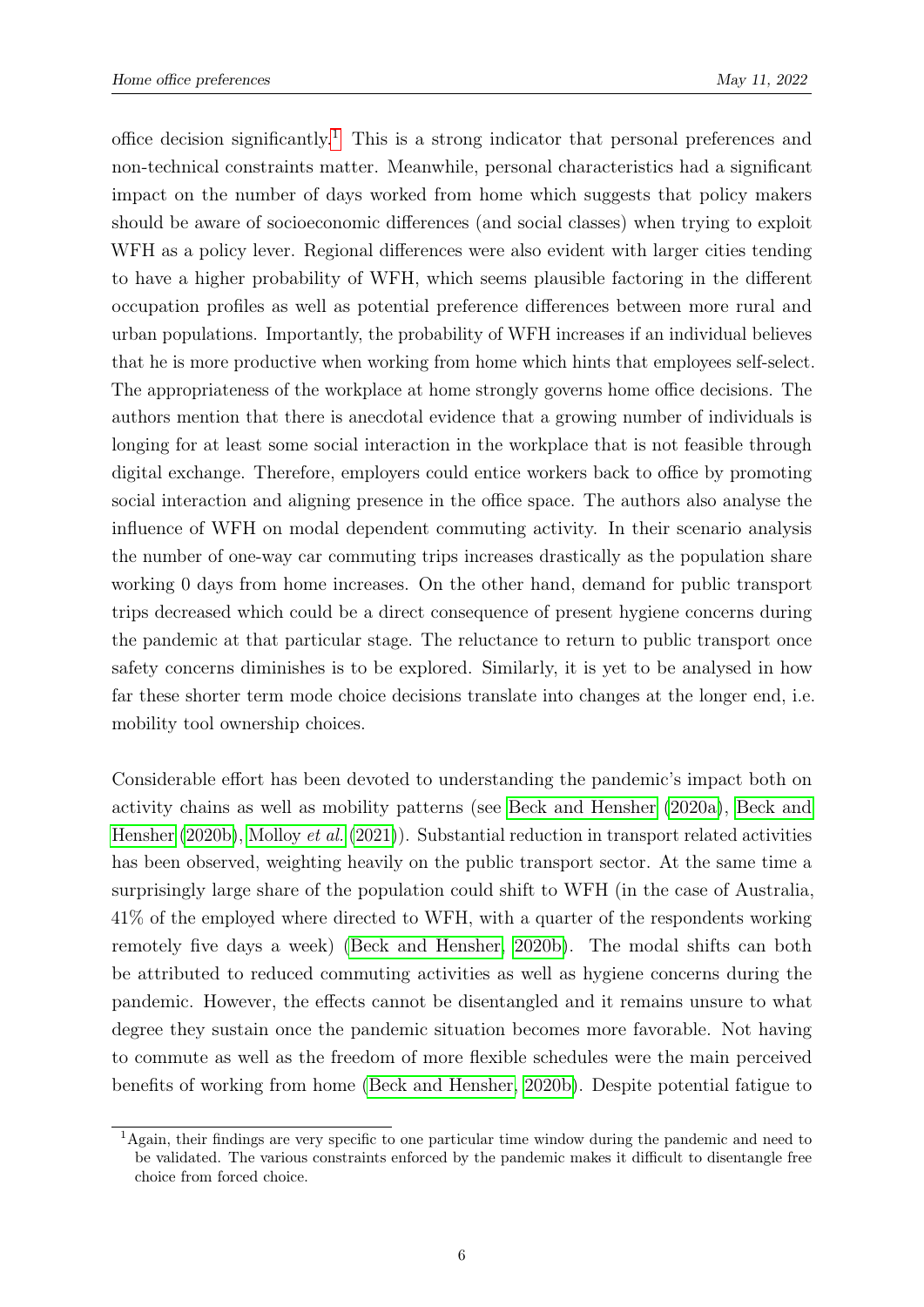work in complete isolation, WFH has been a largely positive experience with the majority of respondents indicating that they would like to work an increased proportion of days from home in the future. As employers' support is high, hybrid working arrangements are likely to stay.

The findings presented suggest that WFH has important implications for transport planners. The share of the population working from home could be substantial especially in developed economies. WFH could alter the perception and value of travel time and thereby force scholars revisiting generalised cost calculations and transport appraisal. WFH has the potential to spread peak traffic volumes both across and within the days and therefore enhance transport network performance. Reduced commuting activity might directly translate into decreased GHG emissions depending on the degree of potential rebound effects. Socioeconomic characteristics play an important role in preference relations and WFH can not be modelled merely from a job description. From the supply side, employers can guide WFH decisions through various policies by promoting social interaction and aligning presence in the office space or subsidize appropriate workplace equipment. At the shorter end, mode choice decisions are impacted by WFH decisions where public transport has large negative elasticities and car has a positive elasticity. A switch from PT to car can be expected. The question remains whether this shift will translate to choices at the longer end, that is changes in mobility tool ownership.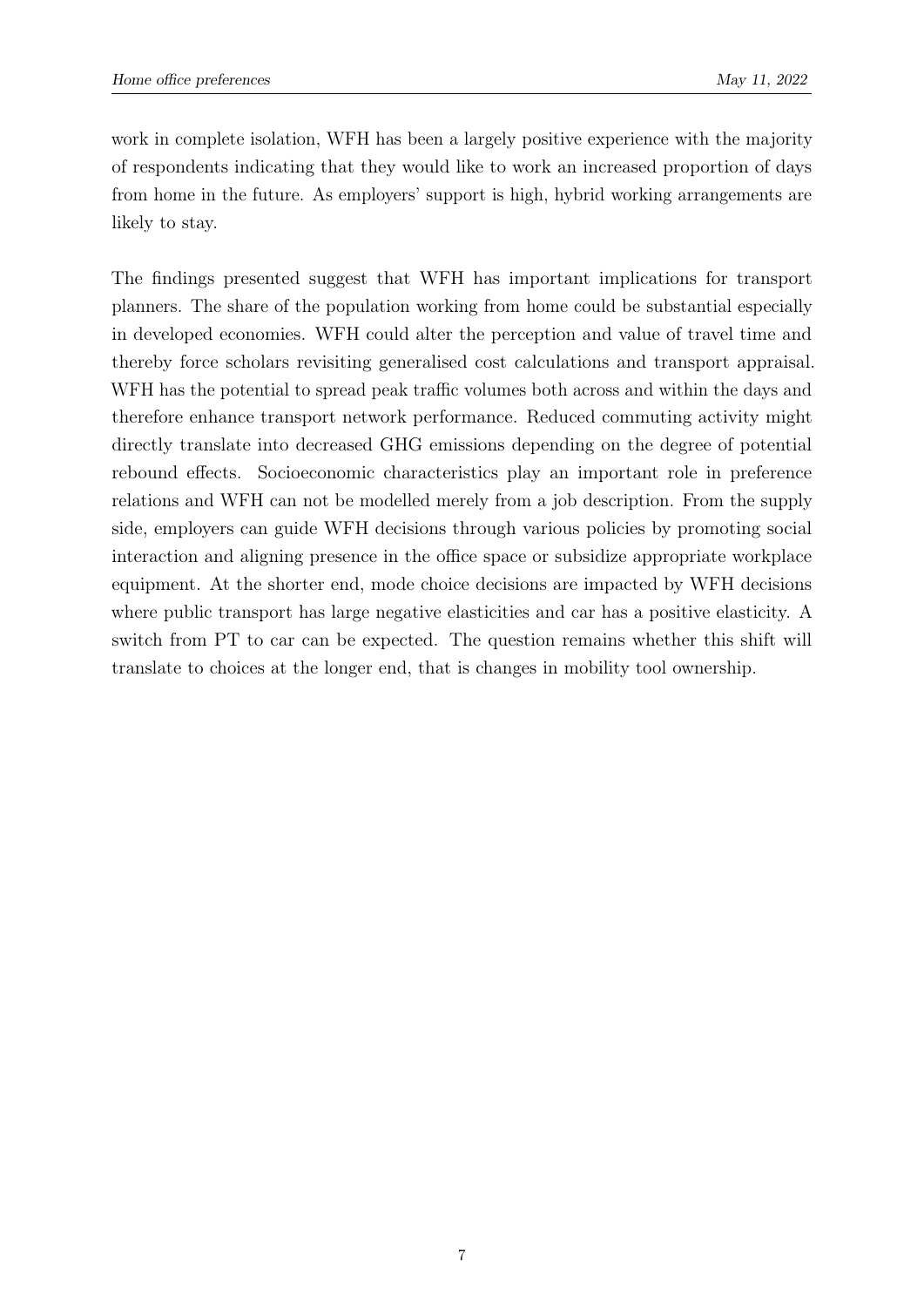<span id="page-9-1"></span>Figure 1: Survey protocol in three stages.



# <span id="page-9-0"></span>**2 Survey instrument**

As should be clear from the previous section [1,](#page-5-0) the preferences for WFH in this new era are not well understood nor have new comprehensive work arrangements crystallized. We therefore propose a framework in which we control for home office feasibility, model rebalancing of individuals' mobility tool portfolio as well as gauge resulting transport demand implications at the systemic level and under different scenarios. As already mentioned, this particular paper focuses on the first aspect, i.e. modeling WFH preferences which form the basis for the subsequent work. We first introduce the overarching data collection strategy consisting of three stages and put emphasis on the architecture of the first stage. In the subsequent methodological section [3](#page-13-0) we describe the intended modeling strategy which drives the presented survey instrument and support the relevance of the questions asked.

We propose different survey instruments to collect the data needed to tackle the research questions. To reduce the response burden and logically discriminate the content, we suggest three stages as outlined in figure [1.](#page-9-1)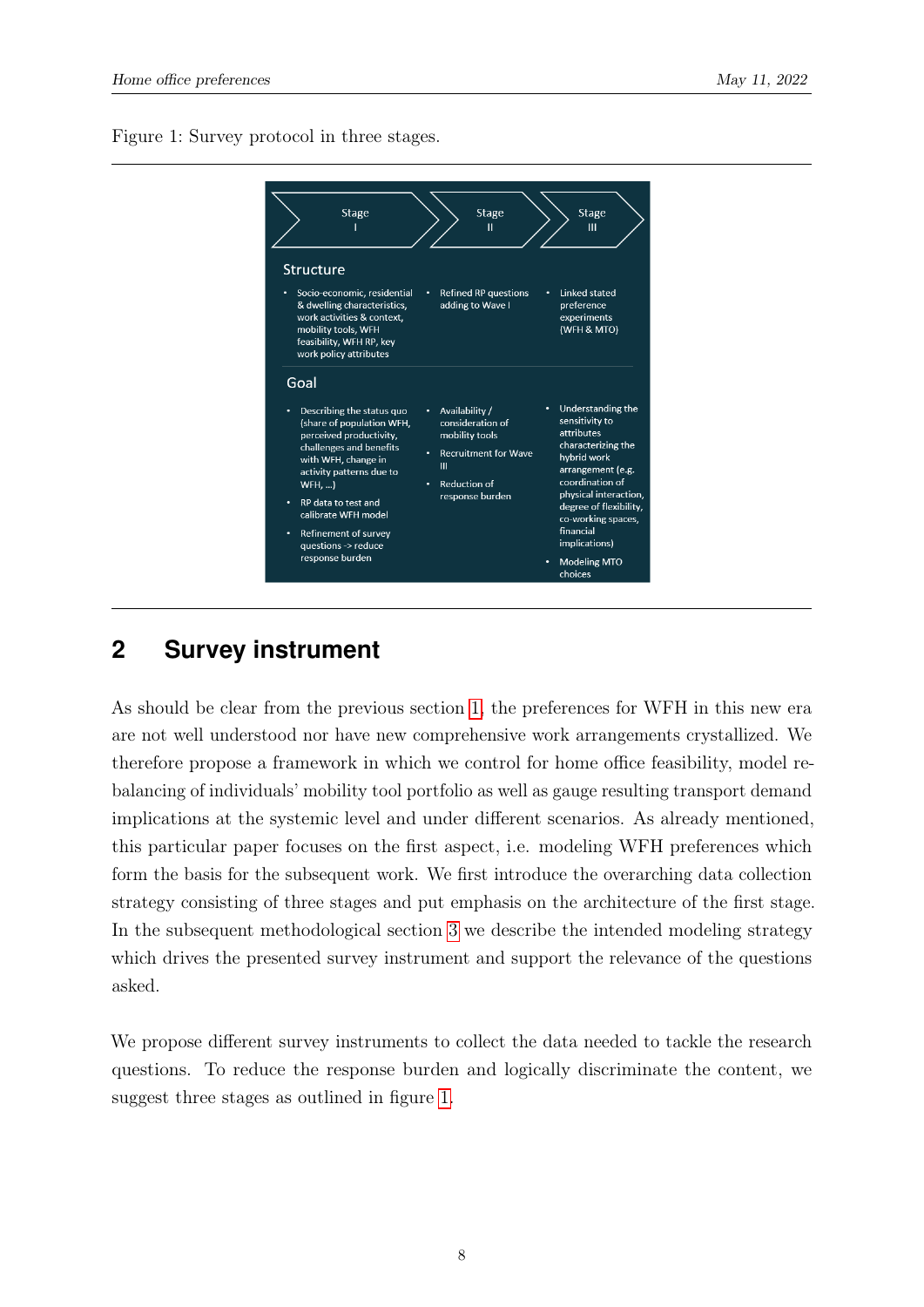### <span id="page-10-0"></span>**2.1 Stage I**

Stage I focuses solely on WFH and revealed preference data in an effort to describe and understand the current status quo. The descriptive analysis sheds light on the population share who (at least partially) can work from home, perceived productivity compared to in-office work, challenges and opportunities when working from home, planned changes in mobility tool ownership as well as altered activity patterns when working from home. Further, the longitudinal approach yields three home office choices (number of days WFH per week) during the last two stages of the COVID pandemic[2](#page-10-2) as well as in a hypothetical context without any constraints from the employer nor the environment but factoring in the job profile (i.e. the home office feasibility). Meanwhile great emphasis is put on collecting a large set of potentially relevant variables when modeling WFH (see table [2\)](#page-11-2). Most importantly we ask participants to rank different work policy attributes potentially impacting their WFH choices. This question is the foundation for our SP experiments in stage III.

In order to collect data for the home office feasibility component of our model (see section [3\)](#page-13-0) a set of five-point Likert scale indicators is included (with 3 being a neutral option), measuring the home office feasibility. A factor analysis will be conducted revealing the factor structure and loadings. At this stage we include expected signs of the loadings in brackets for each feasibility measurement (fm), where a  $(+)$  indicates an increase in home office suitability:

<span id="page-10-1"></span>

| Label | Description                           | <b>Expected loading</b> |
|-------|---------------------------------------|-------------------------|
| fm1   | Perceived occupation suitability      |                         |
| fm2   | Perceived personal suitability        |                         |
| fm3   | Personal technical savyness           |                         |
| fm4   | Job's degree of digitalisation        |                         |
| fm5   | Job requires physical interaction     |                         |
| fm6   | Job requires specialized work context |                         |

Table 1: Home office feasibility measurement components

7000 participant spread evenly across the German-speaking part of Switzerland are contacted and no incentives are paid at this stage. The invited participants match the joint distribution of targeted variables from the Swiss microcensus.

<span id="page-10-2"></span><sup>&</sup>lt;sup>2</sup>i.e. numer of days worked from home during the Omicron stage with compulsory home office as well as number of days worked from home during the time window since restrictions have been abolished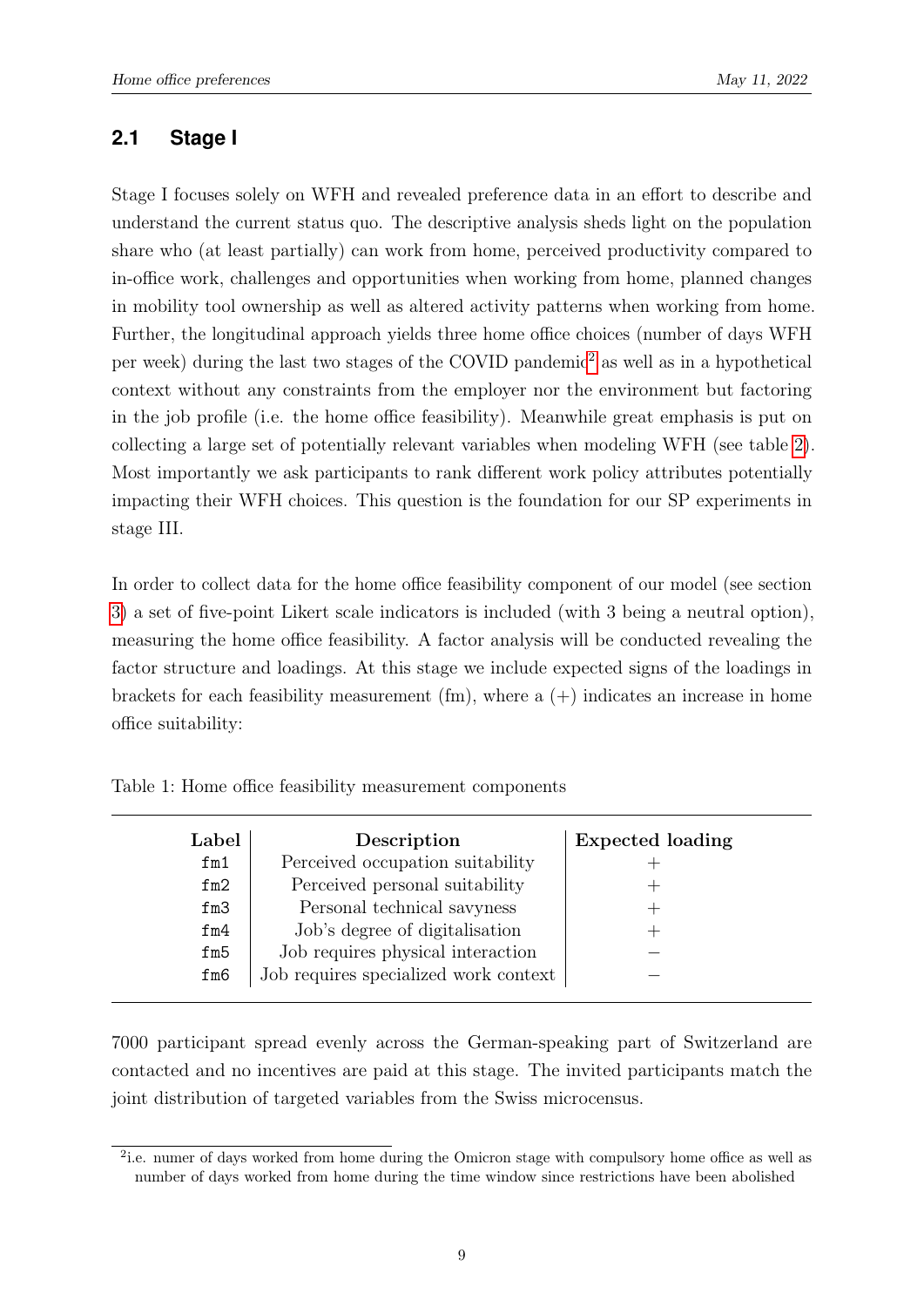<span id="page-11-2"></span>

| <b>Topic</b>             | <b>Attributes</b>                                            |
|--------------------------|--------------------------------------------------------------|
| socioeconomic            | age, gender, education,                                      |
| residential & dwelling   | address, apartment type,                                     |
| work station             | separate room for home office, external monitor, ergonomic   |
|                          | $\chi$ chair,                                                |
| employment               | employment status, contracted hours, work satisfaction, num- |
|                          | ber of subordinates,                                         |
| mobility                 | mobility tools, subscriptions, commute mode,                 |
| home office feasibility  | degree of digitalisation, physical interaction required,     |
| home office choices      | number of days WFH per week, perceived productivity, chal-   |
|                          | lenges,                                                      |
| work policies            | ranked ordering of different work policy attributes          |
| personal characteristics | feeling lonely, enough spare time, extroverted,              |

|  |  |  | Table 2: Topics and attributes included in stage I |  |  |  |  |
|--|--|--|----------------------------------------------------|--|--|--|--|
|--|--|--|----------------------------------------------------|--|--|--|--|

### <span id="page-11-0"></span>**2.2 Stage II**

In stage II we will revise our questionnaire based on the insights from modeling WFH with the data collected during the first stage. Further, we collect all the data required to design the SP experiments conducted during stage III. This includes availability considerations with regards to mobility tool ownership as well as employment status and home office eligibility. The canton and city of Zurich serve as a case study to provide policy implications and therefore stage II also maps commuting streams into the city of Zurich.

2150 participants will be recruited in the German-speaking part of Switzerland, oversampling the canton and city of Zurich. Respondents from stage I are invited to participate in subsequent stages, if they approved the approach in stage I. The federal statistical office as well as the statistical office of the canton of Zurich are contacted to provide the addresses. An incentive of 20 Swiss francs is paid on completion of stage III.

### <span id="page-11-1"></span>**2.3 Stage III**

Stage III comprises a linked SP experiment where respondents are asked to select the number of days and weekdays to be worked from home, as well as their preferred mobility tool ownership given the scenarios we carefully design. The attributes of the WFH SP characterize a hypothetical hybrid work arrangement, with meaningful trade-offs imposed as revealed during the first stage. The MTO SP puts emphasis on the trade-off between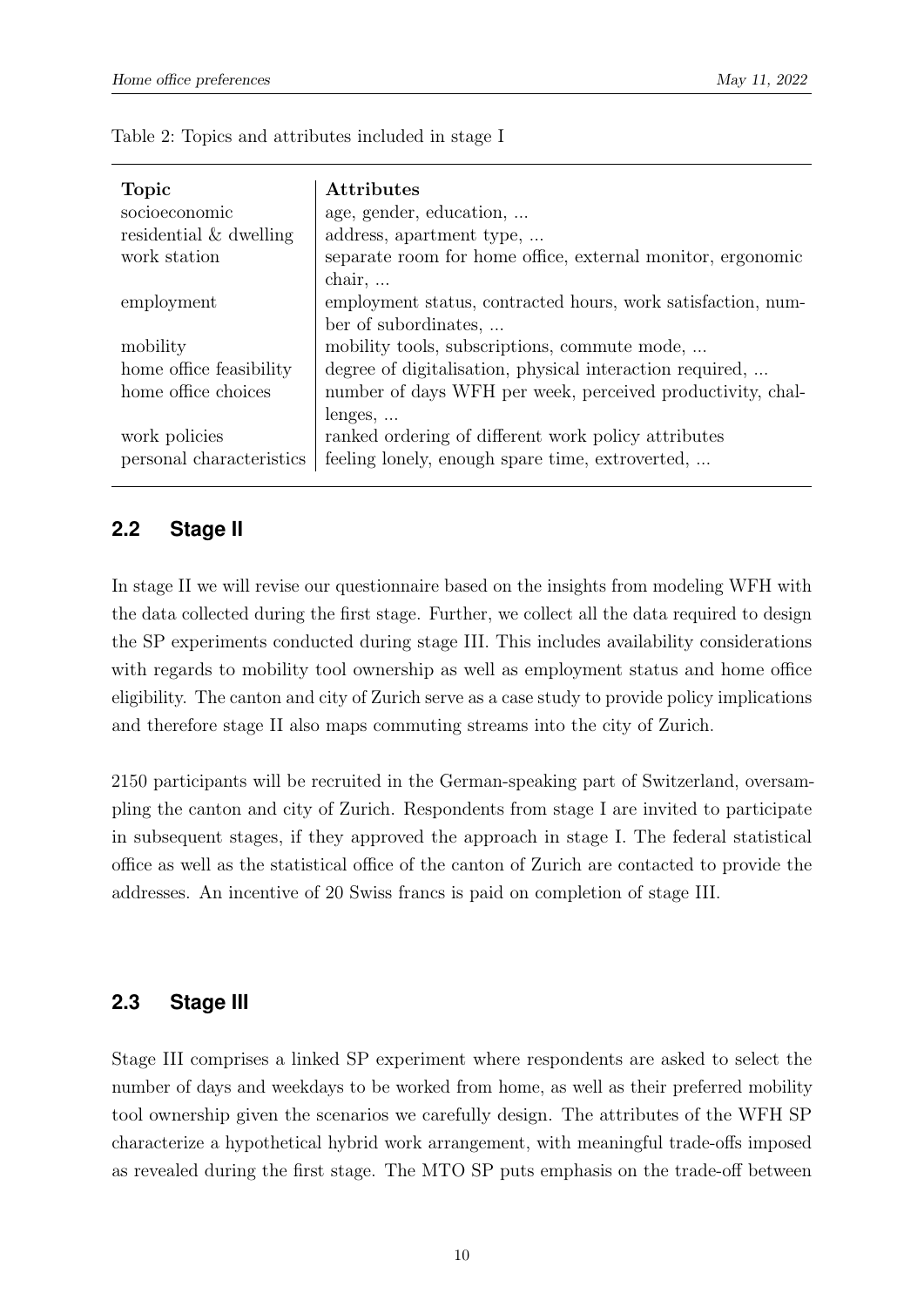PT season ticket and car ownership as well as non-motorized individual vehicles (i.e. bikes and E-bikes). Among others, different power trains are considered for car. We either follow a stated adaptation (SA) approach or a more classical SP pivot design: In the SA, individuals can choose the portfolio of mobility tools, their characteristics and the annual mileage while being informed about the implied costs. They can readjust their choices until they are satisfied. In the more classic SP design, static mobility tool bundles are presented as alternatives while each bundle is further characterized by pre-selected attributes.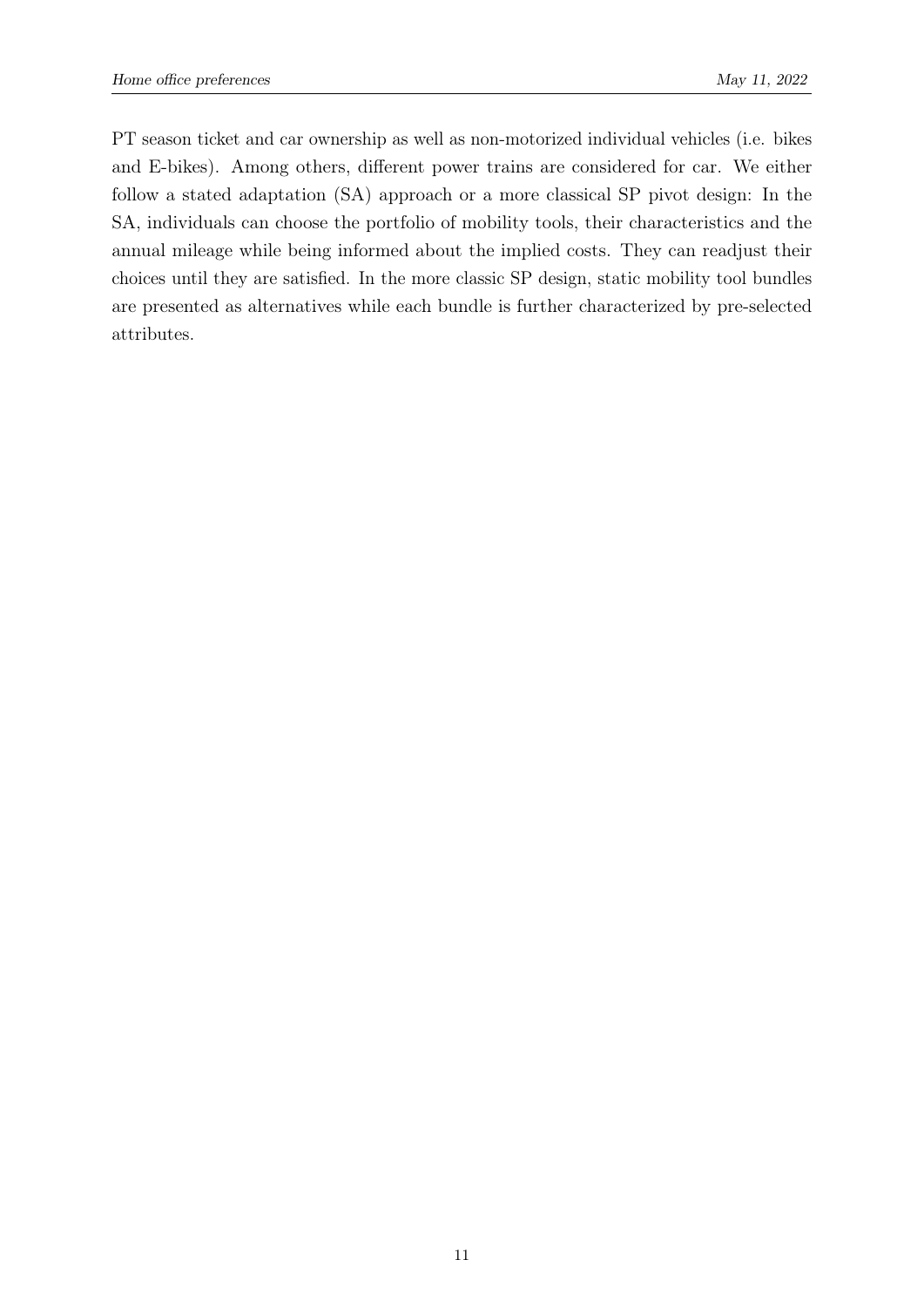Figure 2: Latent class ordered logit modeling framework with a latent home office feasibility component.

<span id="page-13-1"></span>

## <span id="page-13-0"></span>**3 Methodology**

Whereas the previous section [2](#page-9-0) reflected the survey instruments for the overarching research project, we focus on analysing the data collected during wave I in the remainder of the paper.

As discussed in section [1](#page-5-0) the combination of home office feasibility and personal preferences has not yet been scrutinized. Therefore we propose a framework which accounts for this shortcoming. Specifically, we plan to employ an *ordered logit latent variable latent class* model, where home office feasibility is incorporated via a latent variable. The statistical model is known as integrated choice latent variable model (ICLV), as described in [Walker](#page-21-6) [and Ben-Akiva](#page-21-6) [\(2002\)](#page-21-6).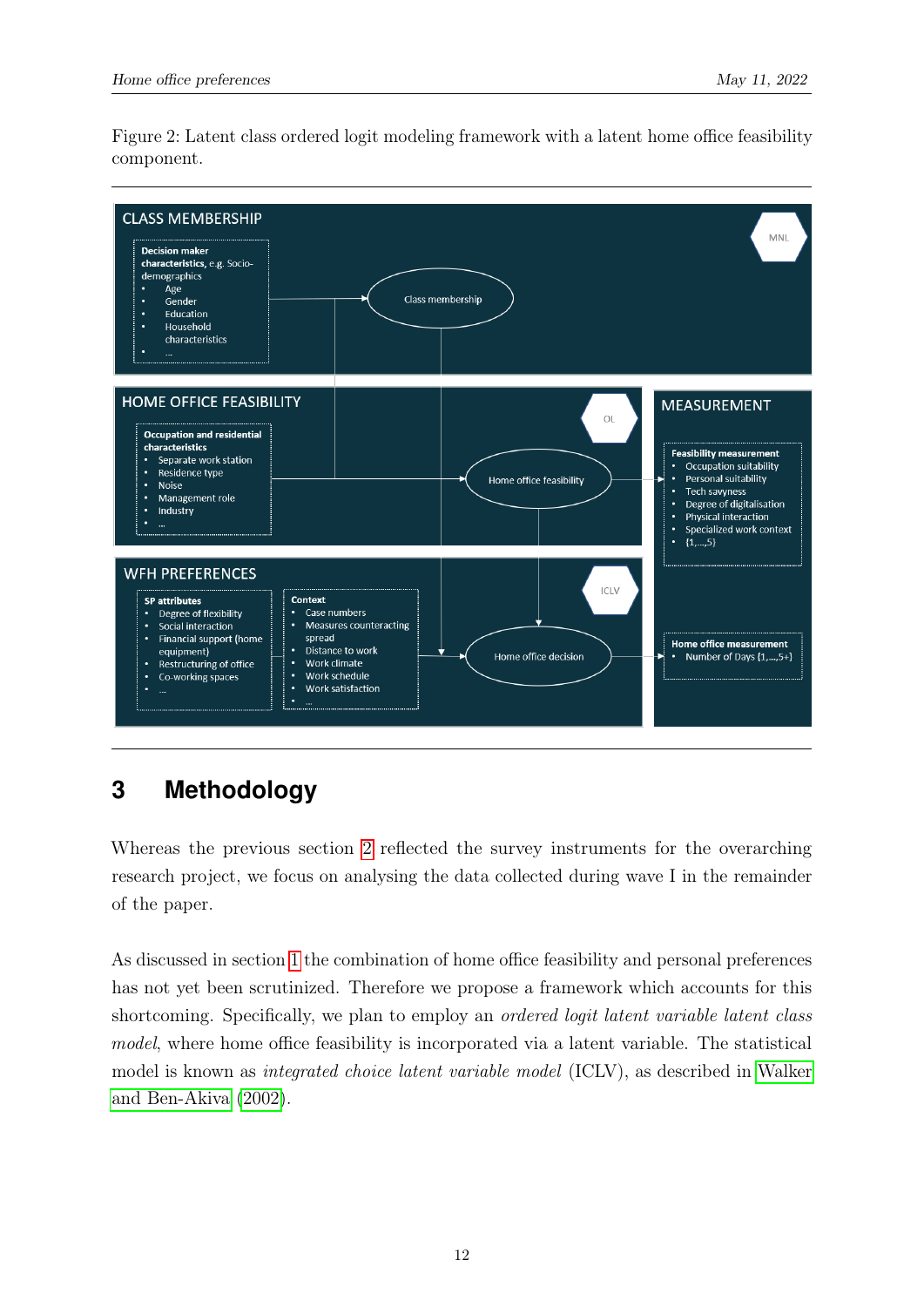The structural model inspired by [Ghasri and Vij](#page-20-9) [\(2021\)](#page-20-9) is visualised in figure [2](#page-13-1) and comprises three parts:

- The class membership model
- The home office feasibility model
- The home office decision model

<span id="page-14-0"></span>Each of the three sub-models will be characterized in turn.

### **3.1 The class membership model**

A latent class model is used to account for effect heterogeneity while providing a very elegant way of interpreting the composition of the different classes. A class is a collection of socioeconomic attributes featuring a similar preference relation. That is some utility weights will be class-specific. The class membership model is a simple multinomial logit model where the total number of classes S will be determined in the model-building process based on statistical measures of fit.

$$
P(q_{ns} = 1) = \frac{\exp(\gamma_s Z_n)}{\sum_{s=1}^S \exp(\gamma_s Z_n)}
$$
(1)

<span id="page-14-1"></span> $q_{ns}$  is a binary variable indicating whether individual n belongs to class s.  $Z_n$  is a vector of socioeconomic characteristics for individual n.  $\gamma_s$  is a vector of class-specific parameters indicating the sensitivity to individual  $n$ 's characteristics.

### **3.2 The home office feasibility model**

We think of home office feasibility as a continuous (bounded) latent variable (LV). The LV is defined in the structural model by measurable socioeconomic characteristics, whereby the measurement component links the LV with indicators that are assumed to be affected by the latent construct [\(Schmid, 2019\)](#page-21-7). The structural equation for home office feasibility is a linear function of observed socioeconomic characteristics  $Z_n$  as well as as occupation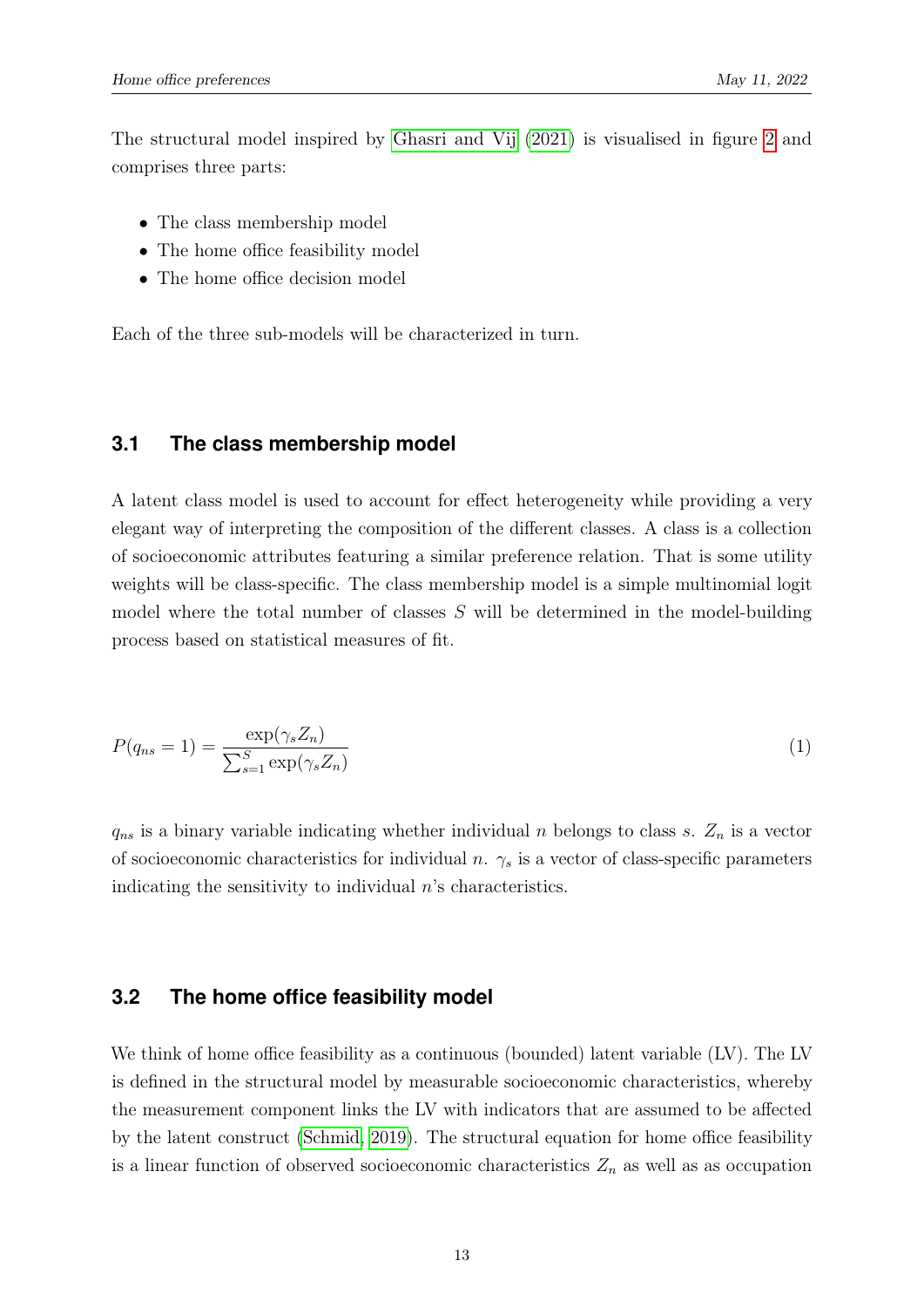$O_n$  and residential characteristics  $R_n$ .

$$
LV_n = \zeta Z_n + \phi O_n + \rho R_n + \eta_n
$$
  
\n
$$
\eta_n \sim N(0, \sigma_{LV}^2)
$$
\n(2)

where  $\eta_n$  captures some unobserved heterogeneity in the structural component and  $\zeta$ ,  $\phi$ and  $\rho$  are the parameter vectors to be estimated.

The latent variable measurement equations with responses to the home office suitability questions (Likert scale indicators)  $I_{w,n}$  with  $w \in \{\text{fm1}, \text{fm2}, \dots \text{fm6}\}\$  (see table [1\)](#page-10-1) are given by

$$
I_{w,n} = \overline{I}_w + \tau_w LV_n + \upsilon_{w,n}
$$
  

$$
\upsilon_{w,n} \sim N(0, \sigma_{I_w}^2)
$$
 (3)

where  $\bar{I}_w$  are the mean ratings of the five-point Likert scales of each item w and  $v_{w,n}$ corresponding to the error distribution.  $\tau_w$  is the vector to be estimated, linking the latent variable to the measurement. In principal, the Likert scales would imply another ordered logit model when deriving the likelihood. However, as has been shown by [Schmid](#page-21-7) [\(2019\)](#page-21-7) a linear representation produces more stable estimates and reduces model complexity while yielding similar results.

#### <span id="page-15-0"></span>**3.3 The home office decision model**

The home office decision model is the structural model that nests the two previously described models. The individuals choose the number of days worked from home during a week given the scenario prescribed. The likelihood function will reflect the ordered choice nature of the choice task. In the case of RP data collected during wave I, these are context variables, such as COVID case numbers, distance to work, work climate, work schedule, etc. whereas at later stages these are enriched by SP attributes characterizing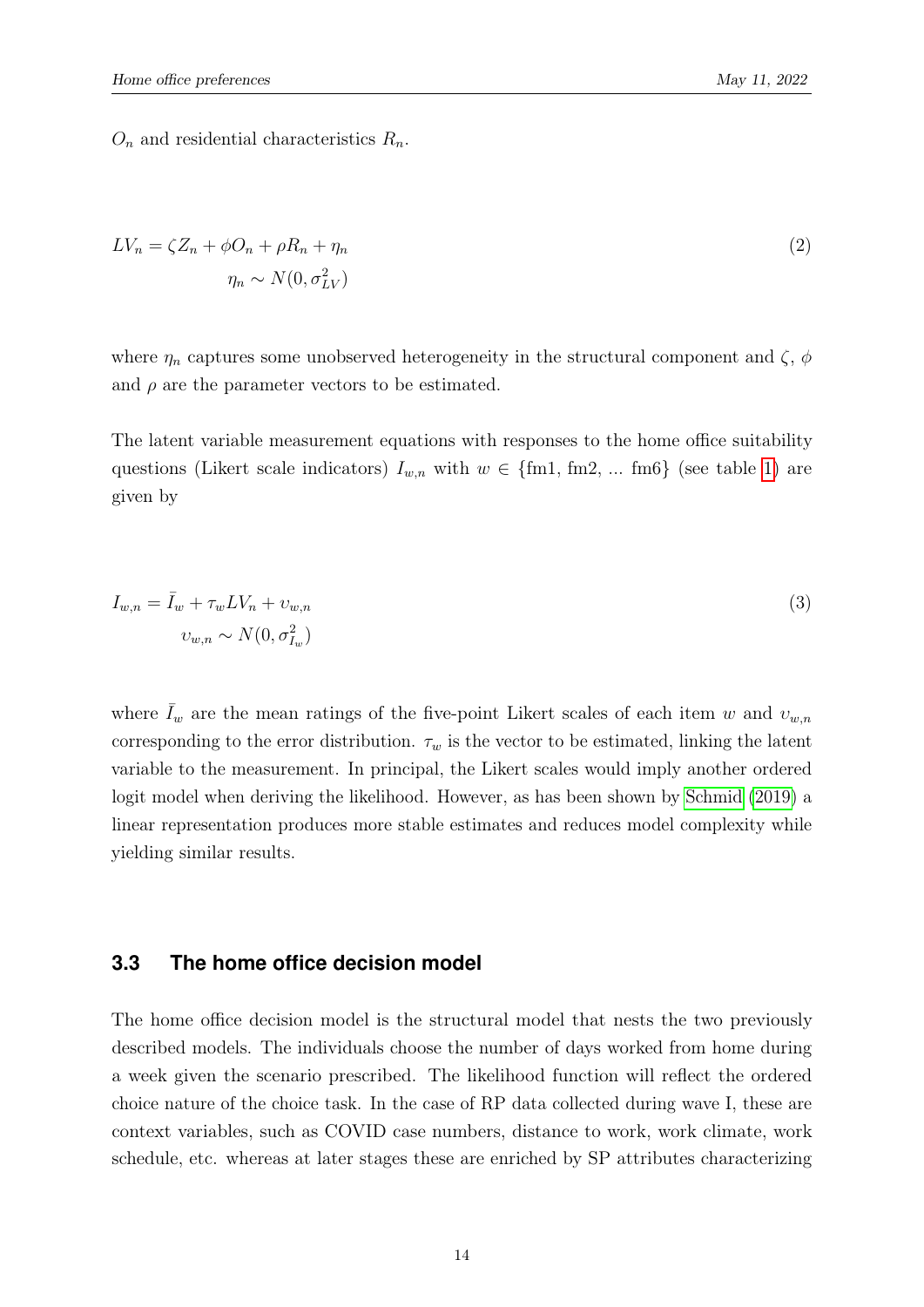the hybrid work arrangement. These scenario / context variables are denoted by  $X_{n,t}$ . Importantly, home office feasibility  $LV$  is not class-specific but directly impacts the home office decision (generic effect). The conditional (conditional on class-membership s) utility relation reads

<span id="page-16-0"></span>
$$
u_{n,t|s} = \beta_s X_{n,t} + \kappa_s O_n + \lambda_s R_n + \theta L V_n + \varepsilon_{n,t|s}
$$
\n<sup>(4)</sup>

Whereas socioeconomic variables can either act via class-membership or home office feasibiltiy, occupation and residential characteristics either act via home office feasibility or directly influence utility.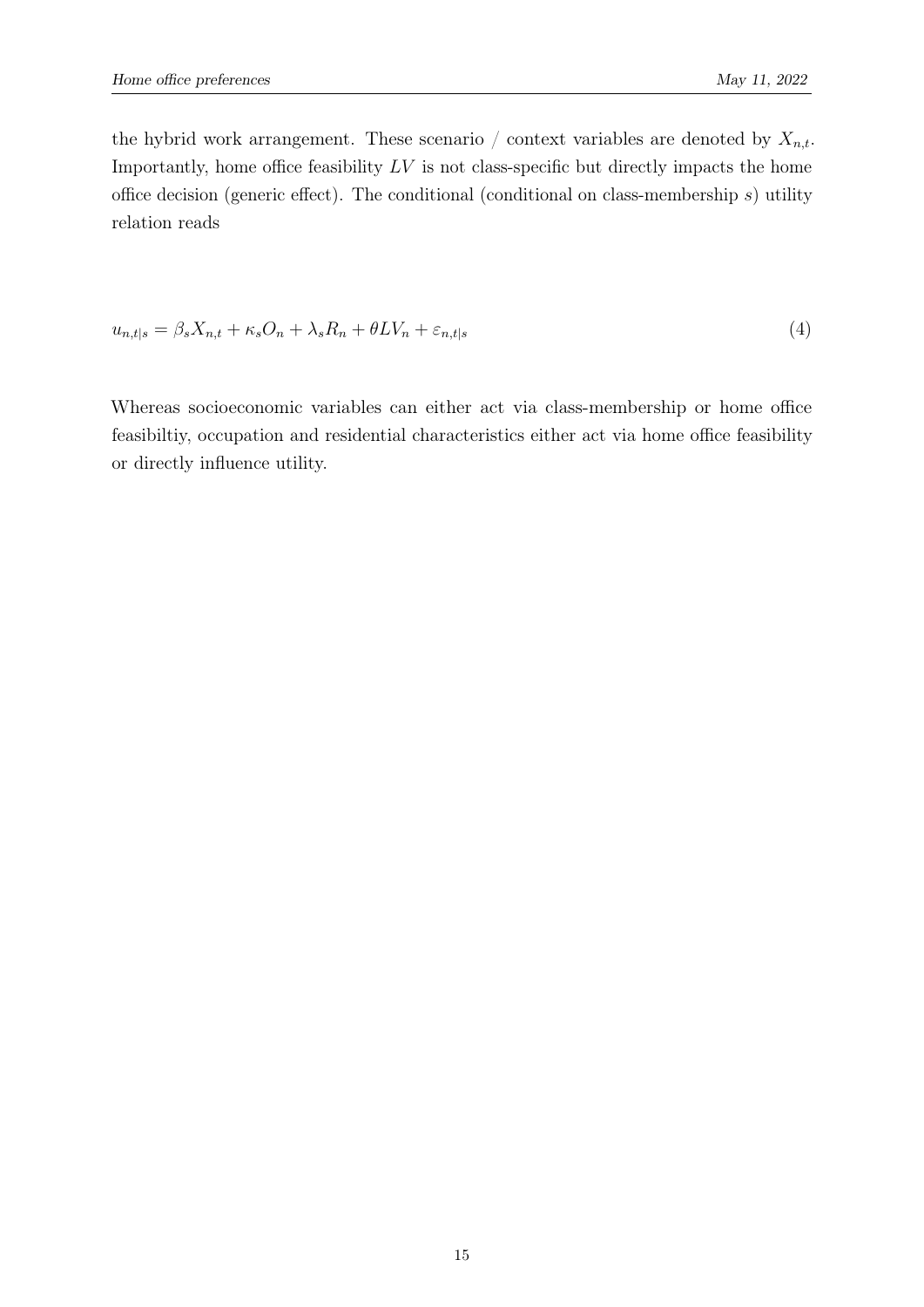## <span id="page-17-0"></span>**4 Discussion**

As a first remark our ex ante model specification might change considerably during the modeling process. Our model building strategy first abstracts from latent classes and incorporates heterogeneity either by specifying model parameters a function of socioeconomic factors or by mixing distributions. However, we believe the interpretation of the latent classes to be very valuable for policy discussions, where one has to understand the policy impact on different social groups.

Further we will first model the home office feasibility model as linear equation (interpreting the Likert scale as continuous and unbounded) before employing a more complex ordered logit approach. A sequential model estimation is considered first before modeling the system simultaneously.

To reduce the response burden of wave I, detailed psychological measures (e.g. the big 5 personality traits) can only loosely be approximated with our questions. Risk aversion metrics are not included and therefore we can't control for fear of transmission during the COVID phases. However, as long as risk aversion is evenly represented across different social groups, our analysis should not be biased.

The phase where mandatory home office was imposed (one data point of RP WFH choices) is expected to strongly discriminate between the population who was able to perform at least some of their work from home and those that were not. We have to test whether we will be able to control for that enforced home office, i.e. in how far the estimates differ when the data points are excluded.

The inclusion of occupation and residential characteristics in equation [4](#page-16-0) has to be assessed. In principle, a separate work station or a bigger house could very well increase the benefits of WFH (i.e. increase the utility) whereas it could also be hypothesised to only impact choices via home office feasibility.

One of the benefits of our proposed framework is the ability to estimate the model on pooled SP / RP data where the only distinction is drawn in the specification of the variable  $X_{n,t}$  in equation [4.](#page-16-0) This allows us to calibrate the SP model while at the same time enriches the RP model with more meaningful and non-observable trade-offs.

To give a brief outlook, we suggest a two stage linked SP experiment where we try to link number of days worked from home to mobility tool ownership choices. This will inform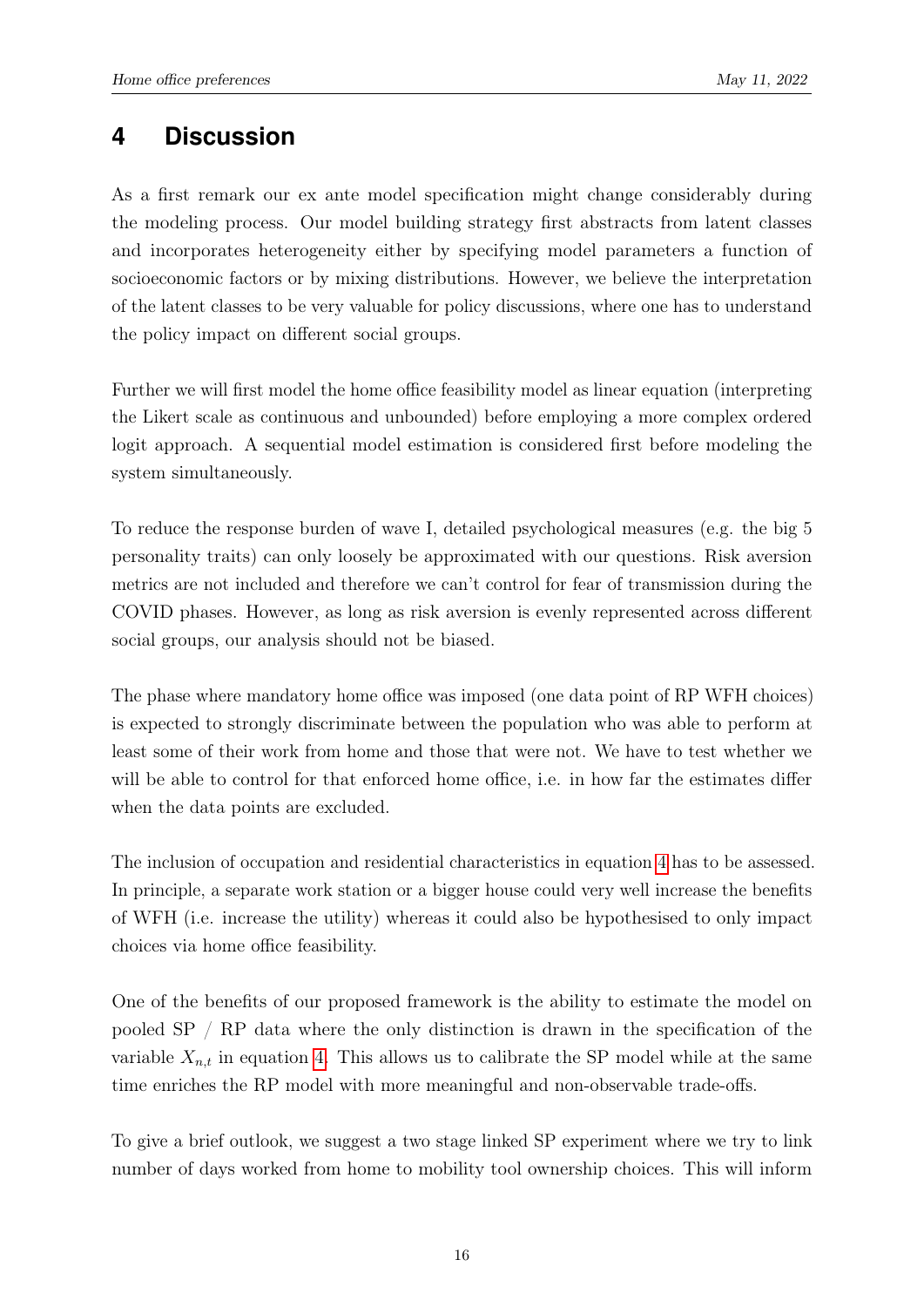policy makers about expected long-term modal shifts as well as implications for public transport providers. Respondents will first choose the number of days worked from home given the proposed scenario. Their choice is then directly carried forward to the mobility tool ownership experiment. This has the benefit of a natural causal direction from WFH choices to mobility tool ownership. Nevertheless, we might expect reverse causality which would suggest a simultaneous estimation of the two. However, understanding such a choice context becomes very difficult, since the respondent needs to grasp both the WFH and MTO scenario at the same time (explosion of SP attribute space).

A further complication arises in the modeling strategy, combining the WFH and MTO model. We either estimate nested models (i.e. a simultaneous estimation) or follow an approach similar to Beck [et al.](#page-20-1) [\(2020\)](#page-20-1) or [Hensher](#page-20-10) et al. [\(2021b\)](#page-20-10) where we incorporate the predicted choice probabilities of the WFH model in the latter one, correcting for the covariance error structure at this second stage [\(Murphy and Topel, 2002\)](#page-21-8).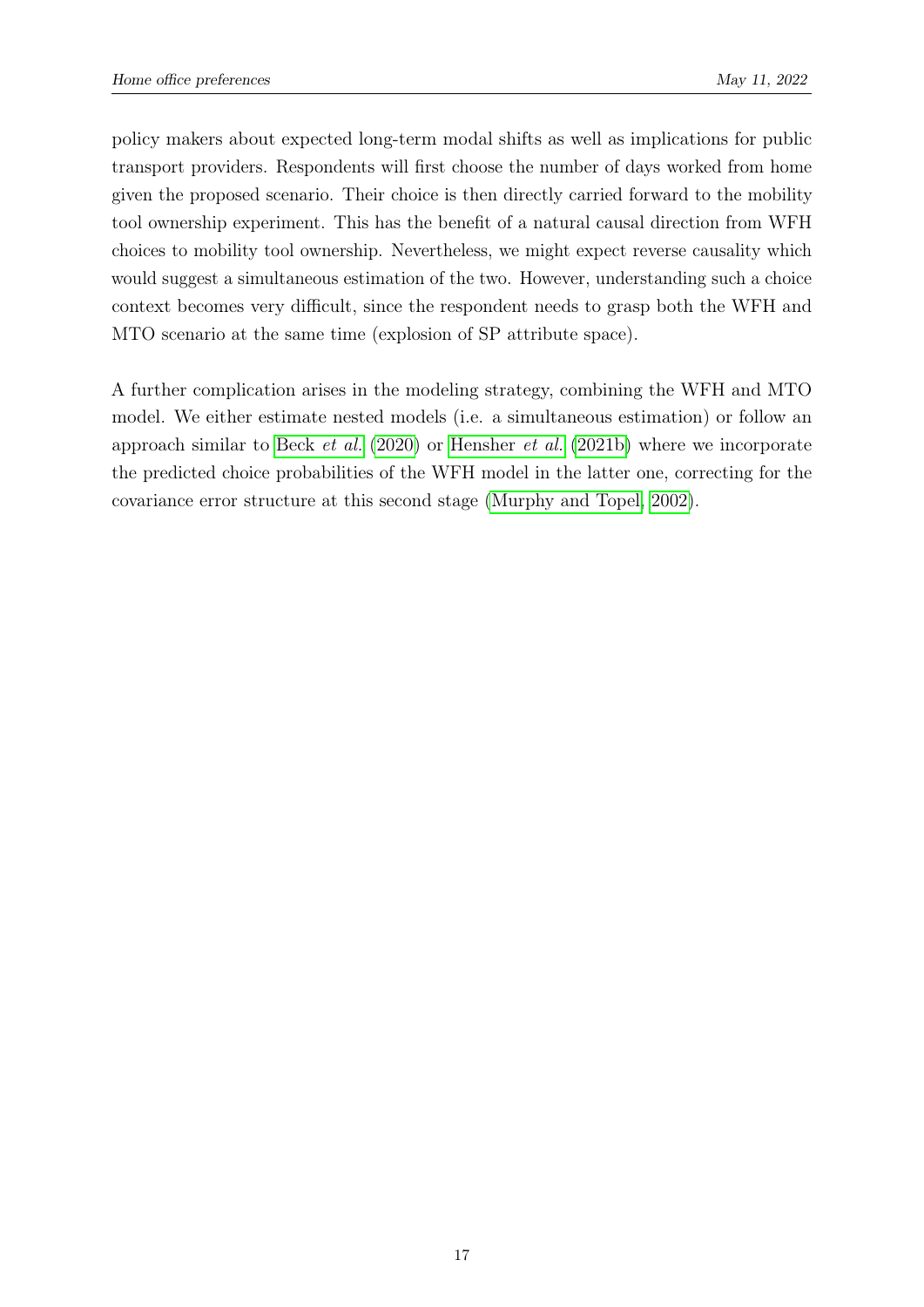## <span id="page-19-0"></span>**5 Conclusion and expected impact**

WFH can be seen as a policy lever to smooth peak traffic loads and reduce mileage travelled. To understand the overall demand implications we propose a WFH discrete choice model, accounting for home office feasibility as well as individual preferences. The model allows us to elicit who *can* and who *will* be working from home given different hybrid work arrangements. Testing the framework on RP data helps us to understand the status quo as well as allows for refinements of both the survey instrument and modeling framework. Further, a model calibration of the hypothetical SP context can be achieved. Looking ahead, the WFH model will be linked to mobility tool portfolio choices (via another SP experiment) followed by a mode choice SP. This yields the building blocks for our MATSim simulation implementation whereby we can gauge the resulting demand implications at a systemic level. The research will inform policy makers about the expected new transport equilibrium and in how far WFH serves as a tool to break peak traffic volumes as well as tackle concomitant effects such as GHG emissions. This has to be seen in the perspective of potential rebound effects caused by altered activity chains.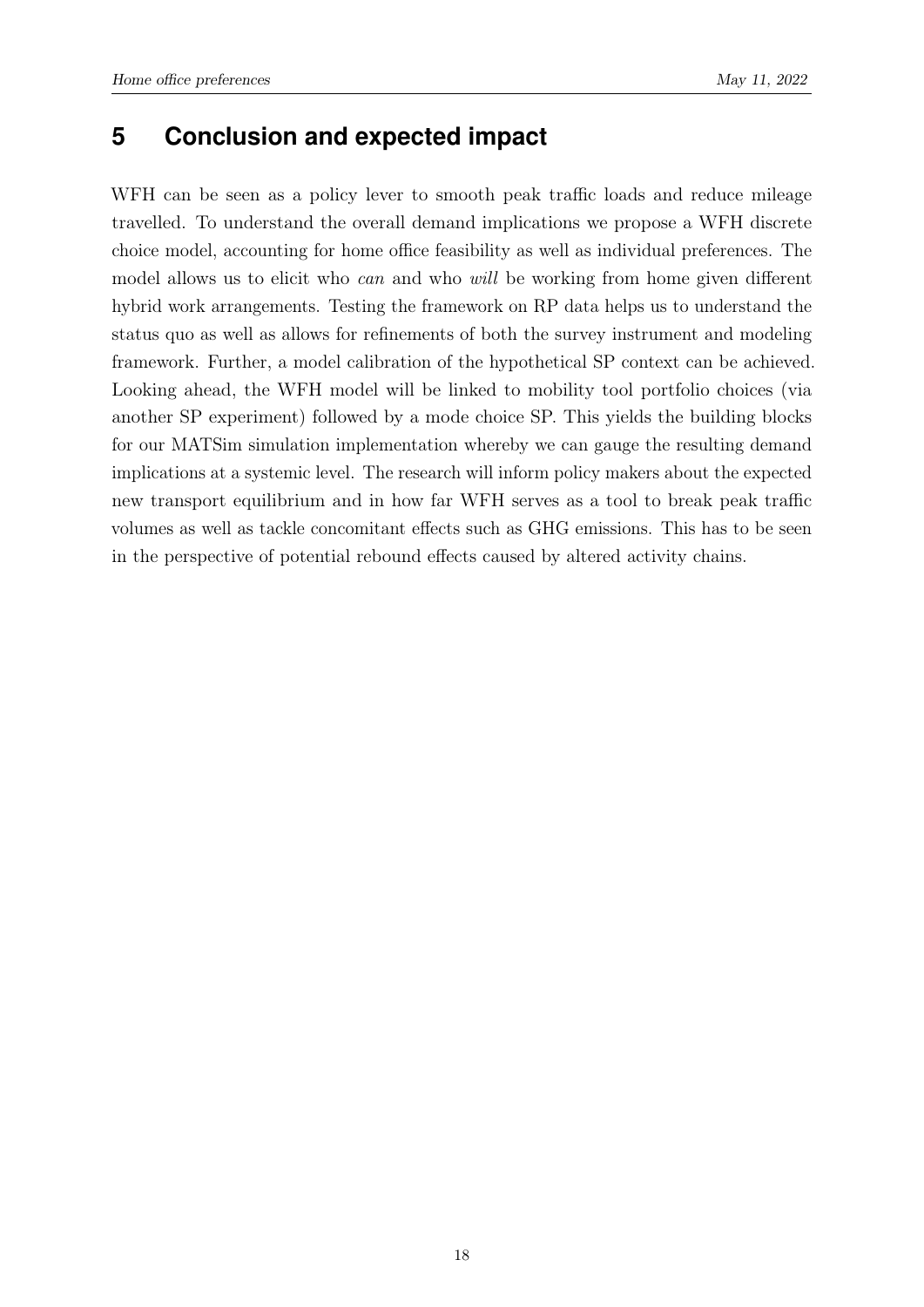### <span id="page-20-0"></span>**6 References**

- <span id="page-20-7"></span>Beck, M. J. and D. A. Hensher (2020a) Insights into the impact of COVID-19 on household travel and activities in Australia – The early days of easing restrictions, Transport Policy, 99, 95–119.
- <span id="page-20-8"></span>Beck, M. J. and D. A. Hensher (2020b) Insights into the impact of COVID-19 on household travel and activities in Australia – The early days under restrictions, Transport Policy, 96, 76–93.
- <span id="page-20-6"></span>Beck, M. J. and D. A. Hensher (2021) What might the changing incidence of working from home (WFH) tell us about future transport and land use agendas, *Transport Reviews*, 41, 257–261.
- <span id="page-20-1"></span>Beck, M. J., D. A. Hensher and E. Wei (2020) Slowly coming out of COVID-19 restrictions in Australia: Implications for working from home and commuting trips by car and public transport, Journal of Transport Geography, 88, 102846.
- <span id="page-20-2"></span>Brewer, A. M. and D. A. Hensher (2000) Distributed work and travel behaviour: The dynamics of interactive agency choices between employers and employees, Transportation, 27, 117–148.
- <span id="page-20-3"></span>Dingel, J. I. and B. Neiman (2020) How many jobs can be done at home?, *Journal of* Public Economics, 189, 104235.
- <span id="page-20-9"></span>Ghasri, M. and A. Vij (2021) The potential impact of media commentary and social influence on consumer preferences for driverless cars, Transportation Research Part C: Emerging Technologies, 127, 103132.
- <span id="page-20-4"></span>Gottlieb, C., J. Grobovšek, M. Poschke and F. Saltiel (2021) Working from home in developing countries, European Economic Review, 133, 103679.
- <span id="page-20-5"></span>Hensher, D. A., M. J. Beck and C. Balbontin (2021a) What does the quantum of working from home do to the value of commuting time used in transport appraisal?, Transportation Research Part A: Policy and Practice, 153, 35–51.
- <span id="page-20-10"></span>Hensher, D. A., M. J. Beck and E. Wei (2021b) Working from home and its implications for strategic transport modelling based on the early days of the COVID-19 pandemic, Transportation Research Part A: Policy and Practice, 148, 64–78.